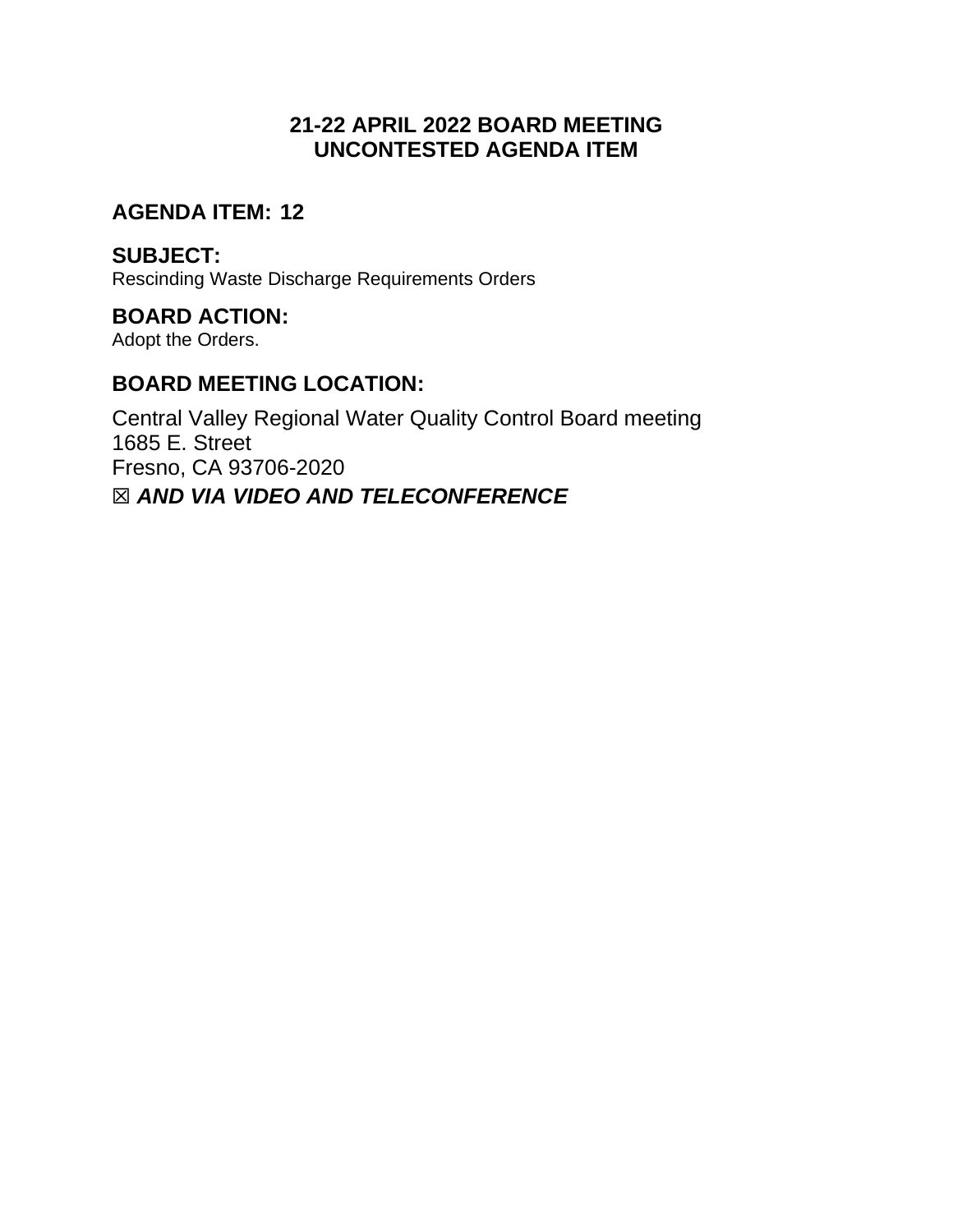### **CALIFORNIA REGIONAL WATER QUALITY CONTROL BOARD CENTRAL VALLEY REGION**

#### **ORDER R5-2022-00XX**

#### **RESCINDING WASTE DISCHARGE REQUIREMENTS**

The California Regional Water Quality Control Board, Central Valley Region (Central Valley Water Board), finds that the Central Valley Water Board adopted the following Orders which are no longer applicable for the reasons shown:

#### **a. KINGSBURY GREENS COMMUNITY SERVICES DISTRICT, NEVADA COUNTY - WASTE DISCHARGE REQUIREMENTS ORDER No. 95-238**

Waste Discharge Requirements Order 95-238 adopted on 27 October 1995 prescribes requirements for the Kingsbury Greens Community Services District (Facility) in Nevada County. On 19 March 2021, Kingsbury Greens CSD submitted a Report of Waste Discharge requesting coverage under the Statewide General Water Quality Order 2014-0153-DWQ for Small Domestic Wastewater Treatment Systems. Regulation of the discharge was transferred to enrollment under WQ 2014-0153-DWQ-R5375, which was issued by the Executive Officer in March 2022. Therefore, it is appropriate to rescind Order 95-238.

#### **b. TIM COHEE AND THE UNITED STATES FOREST SERVICE, CHINA PEAK SKI RESORT WASTEWATER TREATMENT SYSTEM , FRESNO COUNTY - WASTE DISCHARGE REQUIREMENTS ORDER NO. 86-065**

Waste Discharge Requirements Order 86-065, adopted on 28 March 1986, prescribes requirements for the discharge from the China Peak Ski Resort Wastewater Treatment Facility (Facility). The Facility's treatment system consists of an extended aeration activated sludge treatment system with chlorination and discharges to evaporation/percolation ponds followed by a leachfield system. On 26 June 2019, Tim Cohee, China Peak Ski Resort owner, and the United States Forest Service, landowner, submitted a Report of Waste Discharge for coverage under State Water Resources Control Board Order 2014-0153-DWQ, General Waste Discharge Requirements for Small Domestic Wastewater Treatment Systems (General Order) for the Facility. Additional information was provided in subsequent materials up to 8 June 2021. On 6 January 2022, a Notice of Applicability was issued for the Facility (enrollee number 2014-0153-DWQ-R5369) enrolling the Facility under the General Order upon rescission of Order 86-065. Therefore, it is appropriate to rescind Waste Discharge Requirements Order 86-065.

### **c. YOUNG LIFE CAMPAIGN, WOODLEAF CAMP STP, YUBA COUNTY – WASTE DISCHARGE REQUIREMENTS ORDER R5-2004-0040**

Waste Discharge Requirements Order R5-2004-0040, adopted on 19 March 2004, prescribes requirements for the Woodleaf Camp STP's Wastewater Treatment System in Yuba County. Young Life, owners of Woodleaf Camp, submitted a Report of Waste Discharge (RWD) requesting coverage under the Statewide General Water